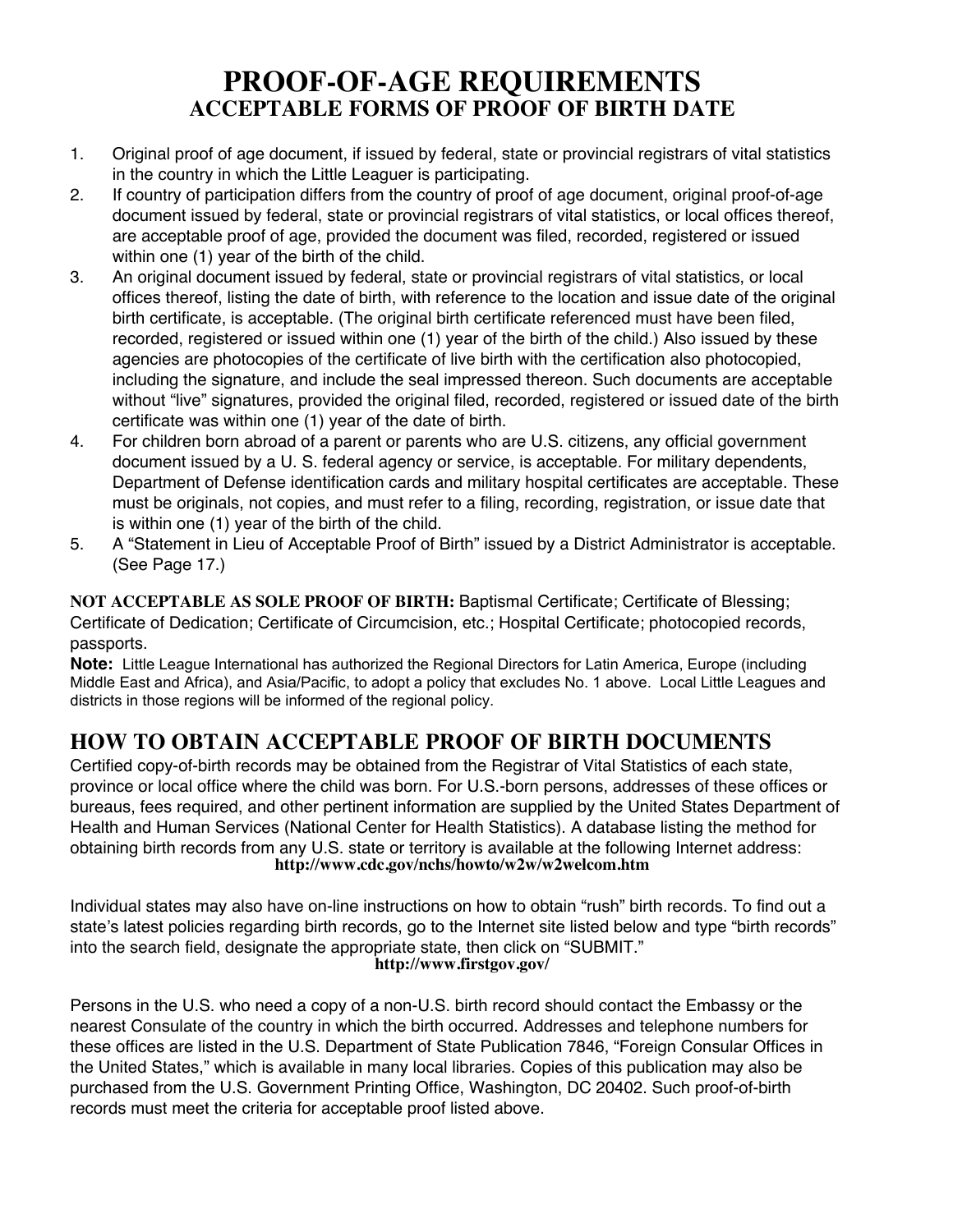## **HOW TO OBTAIN A "STATEMENT IN LIEU OF ACCEPTABLE PROOF OF BIRTH"**

When an "Acceptable Proof of Birth" as described on the previous page is not available, then the appropriate number of items in *EACH* of these *FOUR* groups are required so that the participant may obtain a "Statement in Lieu of Acceptable Proof of birth", which is required for such a participant to be eligible for regular season or tournament play:

**Group 1** - Any one (1) of the following, **provided the date of birth is listed**: a naturalization document issued by the United States Department of Justice; photocopy of birth certificate; original birth certificate or government record of birth if not containing a filing, recording, registration, or issue date within one (1) year of the date of birth; passport; *PLUS…*

**Group 2 –** Any two (2) of the following, **provided the date of birth is listed**: Baptismal Certificate; Certificate of Blessing; Certificate of Dedication; Certificate of Circumcision; or any other religiousrelated certificate; Hospital Certificate; School Record (must be dated, and date of issue must be at least two years prior to current season); Social Security document; Welfare Department document; adoption record. Any item in this group must be an original document, not a copy; *PLUS…*

**Group 3 –** Any two (2) of the following: A written, signed and notarized statement from….

… the doctor who delivered the child;

… a hospital administrator where the child was delivered;

… the principal or headmaster of the school the child attends;

… a Social Worker with personal knowledge of the child's date of birth;

… a Priest, Rabbi, Minister, Mullah, or other titled religious figure with personal knowledge of the child's date of birth;

… the child's pediatrician or family doctor.

**NOTE:** In each statement, the writer must describe his/her responsibilities or his/ her relationship to the child, and must attest to his/her personal knowledge that the child was born on the date claimed; *PLUS…*

**Group 4 –** A written, signed and notarized statement from one or both parents, or the legal guardian (as appointed by a court of jurisdiction), attesting to the date of birth claimed. The league president will forward the above evidence to the District Administrator (or, if the team is traveling, the Tournament Director). If in the opinion of the District Administrator such evidence is satisfactory, a "Statement In Lieu of Acceptable Proof of Birth" will be issued. This statement will be considered to be acceptable proof of age from that point forward, throughout the child's Little League experience, provided all the information submitted is accurate. (Note: If the District Administrator is unable to review the documents, they may be submitted to the appropriate Regional Headquarters.)

**NOTE:** Situations where players use the name of an adopting family or the name of the family with whom they live, but whose births are recorded under the surname of the natural father or mother, will be handled as follows: The president of the league will obtain from the parents or guardian a document that qualifies under Proof-of-Age Requirements, as well as a copy of the adoption papers (if the player has been legally adopted. If the player was not adopted, a notarized statement from the mother and/or father or legal guardian (as appointed by a court of jurisdiction), saying that the player living under one or the other of their surnames is the same player for whom the birth certificate was issued) is also required.

These documents will be submitted to the District Administrator. If found acceptable, a "Statement in Lieu of Acceptable Proof of Birth" will be issued and all original documents returned. The information submitted will be kept confidential.